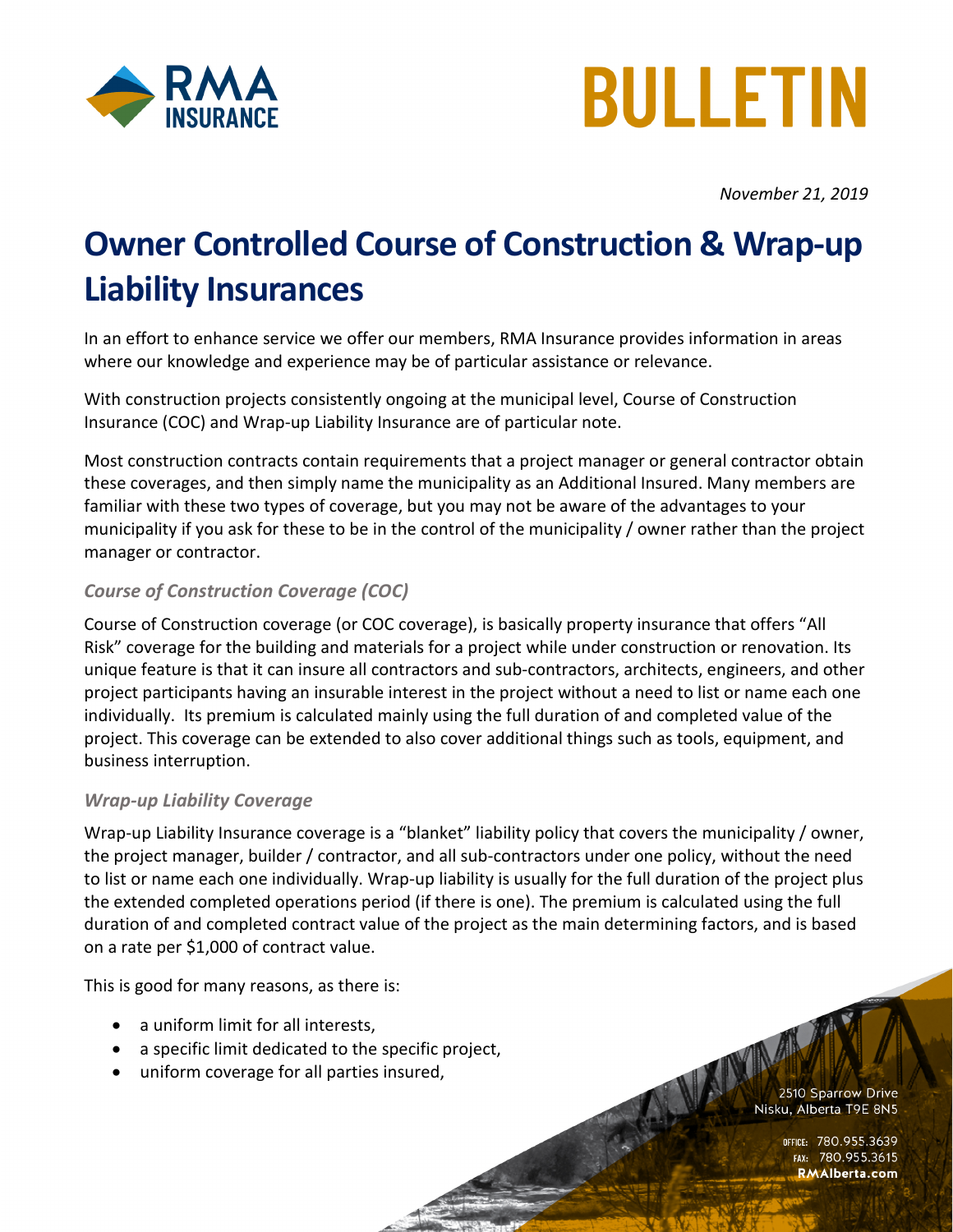

## **BULLETIN**

- ease of dealing with claims that involve multiple parties,
- a wrap-up policy has a uniform deductible,
- potential premium savings, and
- less potential for gaps in coverage.

The policy is in force for the entire project (i.e. commencement of the work until it is completed and accepted), and extended to include the completed operations period. The completed operations period (usually 12, 24, or 36 months) is important since it protects the municipality / owner as well as the builder / contractor and sub-contractors throughout the often-problematic period immediately after completion of construction when the work is handed over to the owners.

Completed operations insurance provides liability coverage for bodily injury or property damage to third parties once the contracted work has been completed. For example, the coverage would be applicable to a sub-contractor who builds a wall, which soon after collapses due to faulty workmanship. Any damage or injury caused because of this would be protected here. This, however, is not the same as a warranty, meaning it does not cover the wall itself because the cost of faulty workmanship itself is excluded under the COC Policy. Instead, the damage or injury caused because of it falling on other people or other property would be covered under the wrap-up liability policy.

Another example would be if an electrical contractor installs a pump incorrectly and this causes the motor to burn out. In this case, repair or replacement of the motor would be covered. The reason an additional period of 12, 24, or 36 months is advisable / required is because this coverage is on an occurrence form, which means that a claim is only covered by this policy if the claim occurs during the policy period.

The reasons it is important for the municipality (as the owner) to be in control of both COC and wrapup liability policies are threefold:

- 1. It ensures that the required coverage and limits specified in the contract are being met.
- 2. The municipality / owner may save money by placing the coverage themselves. If the coverage is to be supplied by the project manager or general contractor, the premium for the coverage may be increased by fees added by the project manager or general contractor to cover their administration costs. COC and wrap-up policies are usually quite expensive, so these additional fees can be a substantial amount, depending on the project value.

ALLAND 2510 Sparrow Drive Nisku, Alberta T9E 8N5

> office: 780.955,3639<br>156.780.955 rax: 780 **RMAlberta.com**